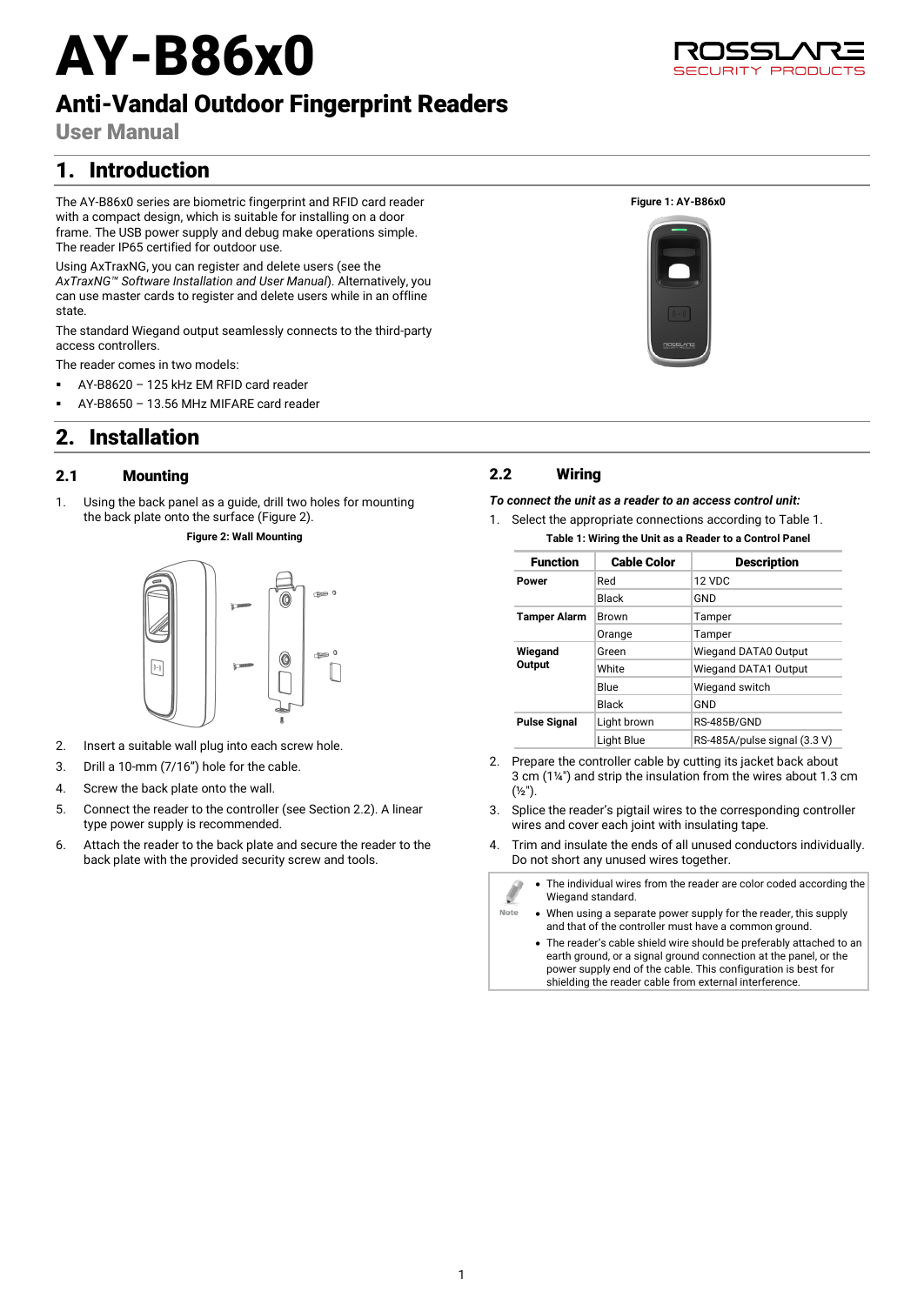# 3. Operation

## 3.1 Registering a Management Card

Register a management card (Enroll and Delete) as shown in [Figure](#page-1-0) 3.

#### **Figure 3: Registering Management Card**

<span id="page-1-0"></span>

#### 3.2 Resetting a Management Card (Enroll and Delete)

<span id="page-1-1"></span>To reset a management card, press and hold the function button located inside the back cover of the reader until you hear beeps [\(Figure 4\)](#page-1-1).



### 3.3 Registering a User

There are three ways to register a user: fingerprint, card, card+fingerprint.

|      | See Section 4 about how to properly place your finger on the<br>reader. |
|------|-------------------------------------------------------------------------|
| Note |                                                                         |

### 3.3.1 Registering a Fingerprint

<span id="page-1-2"></span>Register a fingerprint as shown i[n Figure 5.](#page-1-2)

## **Figure 5: Registering a Fingerprint** 5. Repeat to register another user



### 3.3.2 Registering Two Fingerprints

Note

Register two fingerprints as shown i[n Figure 6.](#page-1-3)

## **Figure 6: Registering Two Fingerprints**

<span id="page-1-3"></span>

#### 3.3.3 Registering a Fingerprint and Card

Register a fingerprint and card as shown i[n Figure 7.](#page-1-4)

<span id="page-1-4"></span>

#### 3.3.4 Registering Two Fingerprints and a Card

#### Register two fingerprints and a card as shown i[n Figure 8.](#page-1-5)

<span id="page-1-5"></span>

### 3.4 Deleting Users

#### 3.4.1 Deleting a Fingerprint

Delete a fingerprint from the reader as shown i[n Figure 9.](#page-1-6)

<span id="page-1-6"></span>

flashes and there is a long beep. Note

#### 3.4.2 Deleting a Card

Delete a fingerprint from the reader as shown i[n Figure 10.](#page-1-7)

<span id="page-1-7"></span>

#### 3.4.3 Deleting all Users

Delete all users from the reader as shown in [Figure 11.](#page-1-8)

#### **Figure 11: Deleting all Users**

<span id="page-1-8"></span>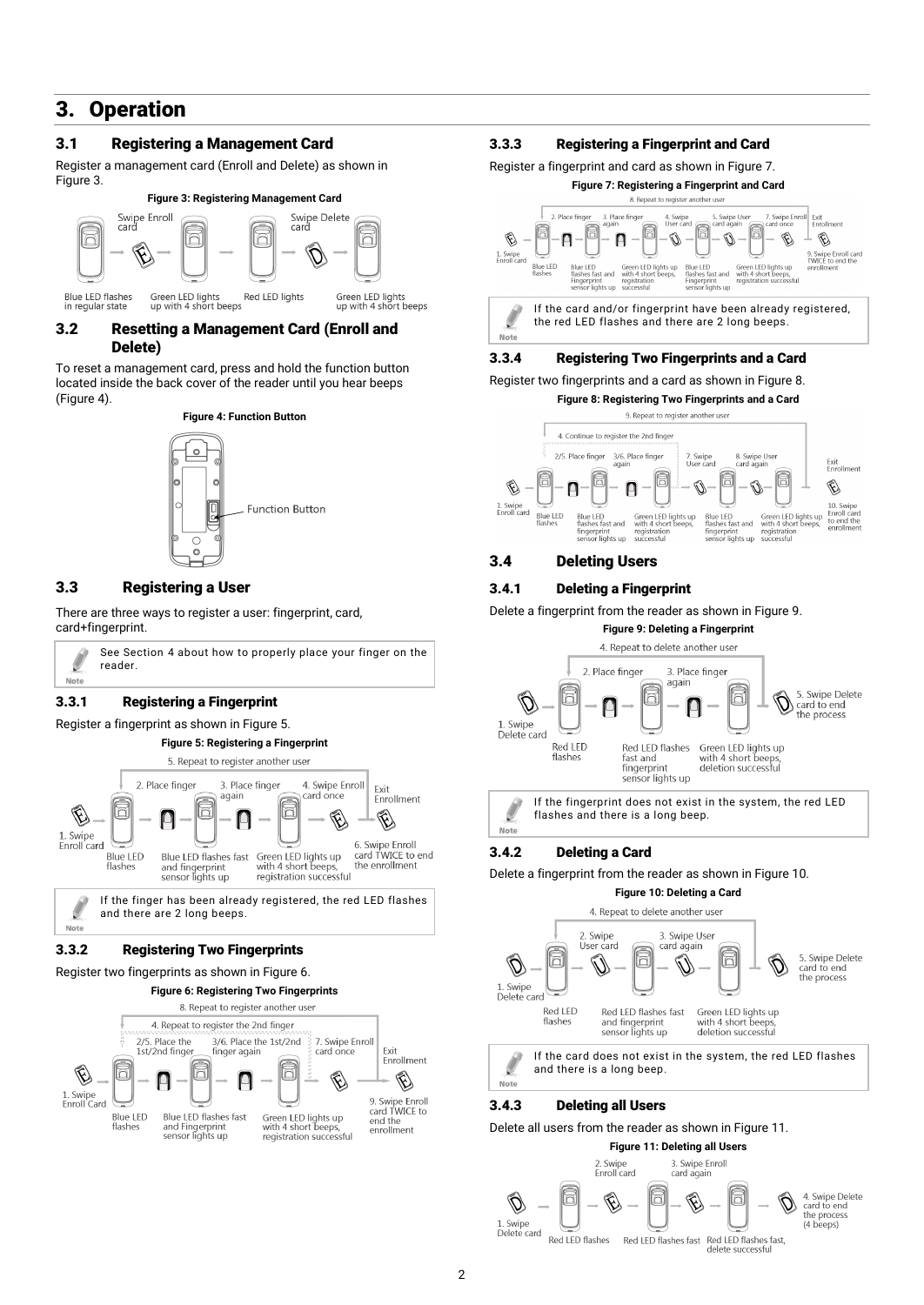## <span id="page-2-0"></span>4. Instructions for Placing Finger

Correct Method: Straighten your finger and then place it on the sensor, ensuring the finger is down flat and covers the entire sensor window.



Always place finger in the center of the sensor.

**-** Incorrect Method:





DO NOT move your finger before the backlights of the sensor turns off.

DO NOT place finger away from the center of the sensor window

DO NOT place finger at an angle.

Make sure you cover the entire sensor surface with as much of your finger as possible.







DO NOT take off finger during the fingerprint verification process.

DO NOT use just your fingertip.

DO NOT slide your finger during the fingerprint verification process.

## 5. Technical Specifications

| <b>Fingerprint Sensor</b>          | 500 DPI Optical Sensor                    |
|------------------------------------|-------------------------------------------|
| <b>REID Card Reader</b>            | AY-B8620 - 125 kHz                        |
|                                    | AY-B8650 - 13.56 MHz                      |
| <b>User Capacity</b>               | 7000                                      |
| <b>Fingerprint Capacity</b>        | 7000                                      |
| <b>Card Capacity</b>               | 7000                                      |
| <b>Log Capacity</b>                | 100,000                                   |
| <b>Verification Speed</b>          | < 1 Second (1:N)                          |
| <b>Card Read Range</b>             | 20 to 80 mm (0.8 to 3.1 in.)              |
| <b>Identification Mode</b>         | Fingerprint/Card                          |
| Network Port                       | TCP/IP                                    |
| <b>Wiegand Protocol</b>            | Wiegand 26-Bit                            |
| <b>Voice and Interface</b>         | Multi-color LEDs and buzzer               |
| <b>Operating Voltage</b>           | 12 VDC                                    |
| <b>Work Current</b>                | 150 mA                                    |
| <b>Operating Temperature Range</b> | -20°C to 60°C                             |
| <b>Humidity Range</b>              | 10% to 95% (non-condensing)               |
| Size (W x H x D)                   | 50 x 124 x 34.5 mm (1.97 x 4.9 x 1.4 in.) |
| <b>Certificate</b>                 | FCC, CE, RoHS                             |
|                                    |                                           |

# **Indicator LED** Three status colors: red, blue, and green

 $(1 - 1)$ 





6. Usage Notice

- **Do not scratch the surface of the optical fingerprint sensor with** any sharp object such as a small knife or a pen.
- Humidity, dust, and direct light can affect the terminal's performance.
- Do not clean the surface of the optical fingerprint sensor with organic material such as alcohol or gasoline.
- To clean the surface, apply a piece of one-sided adhesive tape to the sensor and then remove.